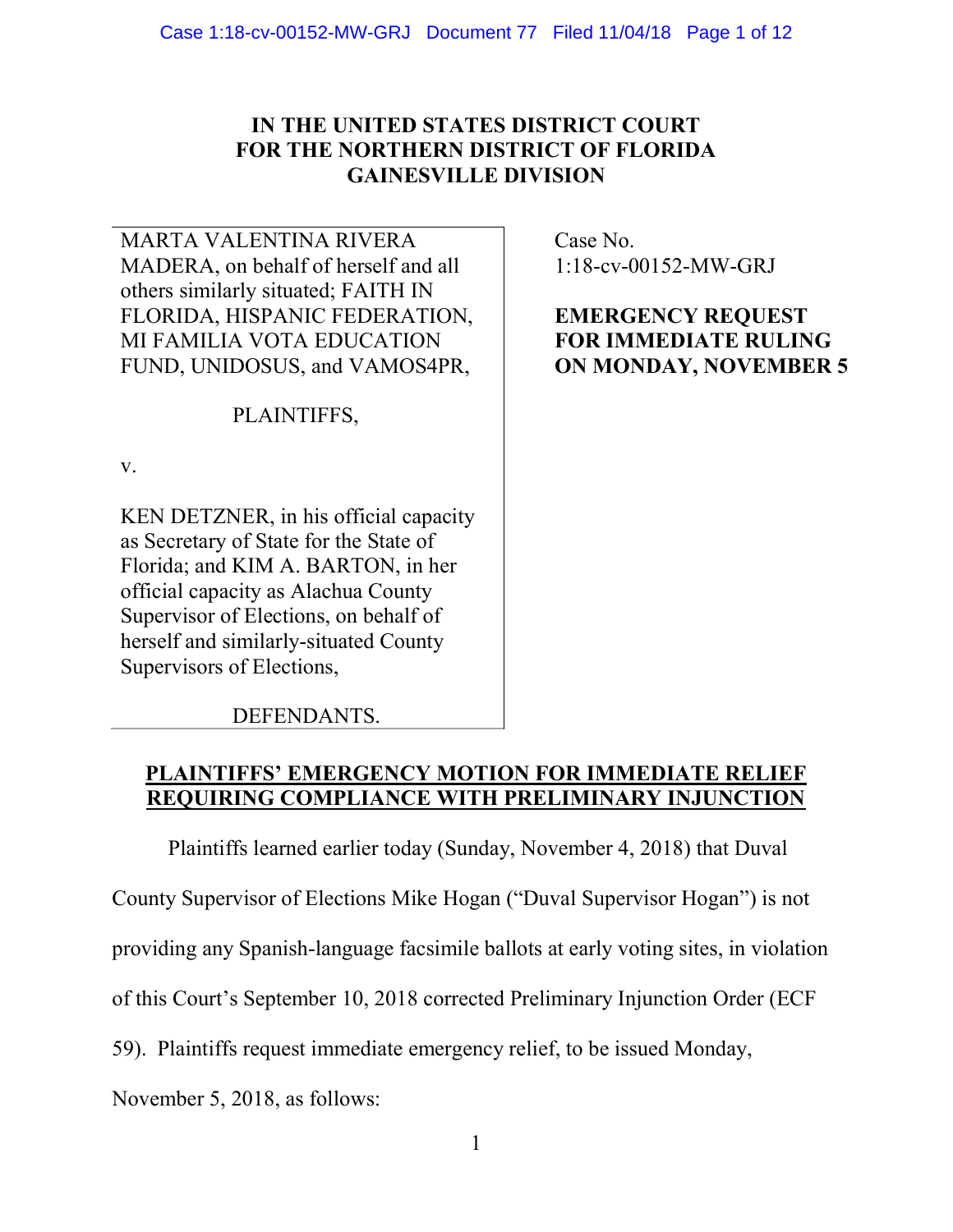(1) Requiring Defendant Secretary of State Ken Detzner to immediately comply with this Court's Preliminary Injunction Order by ensuring that Duval Supervisor Hogan makes available Spanish-language facsimile ballots at all polling sites, including on Election Day;

(2) Requiring Defendant Detzner to instruct all counties that they are required to make such Spanish-language facsimile ballots available at all polling sites; and

(3) Directly enjoining Duval Supervisor Hogan to immediately comply with the Preliminary Injunction Order by making available Spanishlanguage facsimile ballots at all polling sites, including on Election Day.

An order against Defendant Detzner is proper because, as this Court has previously recognized, he has the authority and responsibility to ensure compliance with the Voting Rights Act, and this Court's Preliminary Injunction Order requires that he instruct the Supervisors of Elections in 32 counties, including Duval, to comply with Section 4(e) by providing Spanish-language facsimile ballots at all polling places. And an order against Duval Supervisor Hogan is proper both because he is an individual acting "in active concert or participation with" Defendant Secretary Detzner to violate the preliminary injunction, Fed. R. Civ. P.  $65(d)(2)(C)$ , and because this Court has authority to issue all writs necessary in aid of its jurisdiction under the All Writs Act, 28 U.S.C. §1651(a), including an order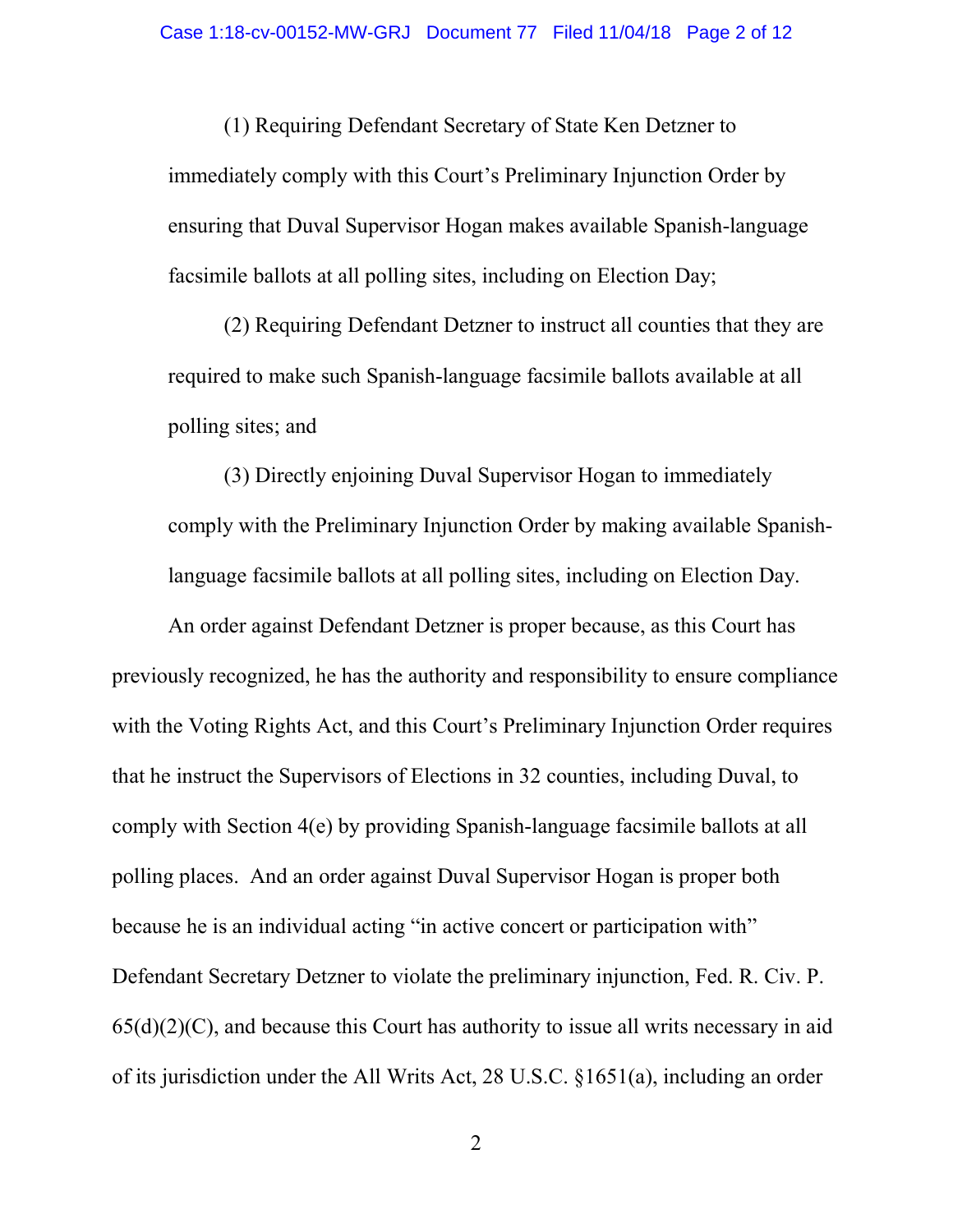enjoining Duval Supervisor Hogan from interfering with or frustrating this Court's Preliminary Injunction Order.

## **FACTS**

Earlier today, Sunday, November 4, 2018, Plaintiffs' counsel was informed that Duval Supervisor Hogan has not posted or otherwise made available Spanishlanguage facsimile ballots at early voting locations. See Declaration of Kira Romero-Craft in Support of Emergency Relief ("Romero-Craft Dec.") ¶¶2-3. Plaintiffs' counsel immediately contacted Duval Supervisor Hogan, whose deputy general counsel responded via email asserting Duval Supervisor Hogan's position that, because he "does not post or provide English-language sample ballots in early voting sites," this Court's Preliminary Injunction Order does not require that any Spanish facsimile ballots be posted or made available to voters at early voting sites. See id. [3 & Ex. A (email from counsel for Duval Supervisor Hogan stating "our read of Judge Walker's order never mandated that Spanish-language sample ballots appear in early voting sites").

Plaintiffs' counsel promptly contacted counsel for Defendant Secretary of State Detzner to request that Defendant Detzner immediately ensure compliance with this Court's Preliminary Injunction Order by requiring Duval Supervisor Hogan to make available at all voting sites Spanish-language facsimile ballots,

3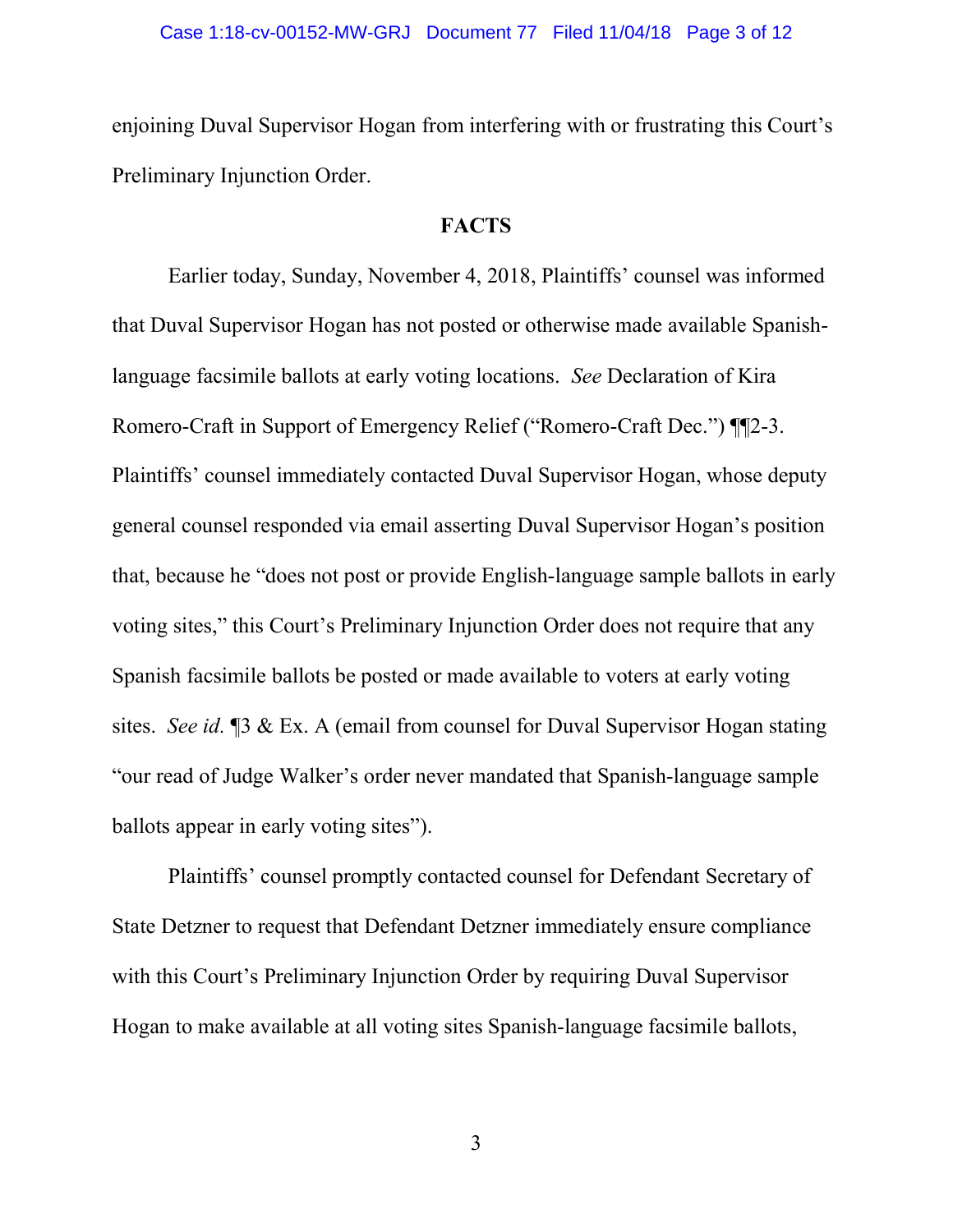both during early voting and on Election Day. See id. ¶4 & Ex. B. Counsel for Defendant Detzner has not responded to Plaintiffs' urgent requests. *Id.* ¶4.

In follow-up correspondence, counsel for Duval Supervisor Hogan reasserted the position that this Court's Order does not require him to provide Spanish-language facsimile ballots at early voting sites. Id. ¶5 & Ex. C. Counsel for Duval Supervisor Hogan asserted that Duval Supervisor Hogan intends to post Spanish- and English-language sample ballots at polling sites on Election Day and to provide Spanish-language sample ballots upon request, but did not acknowledge that this Court's Order requires him to do so. See id. Ex. C.

Early voting ended today. Election Day is this Tuesday, November 6, 2018.

### ARGUMENT

Immediate relief is necessary to ensure compliance with this Court's Preliminary Injunction Order, which required Defendant Detzner to direct the 32 Supervisors of Elections in the proposed defendant class, including Duval Supervisor Hogan, that each of those Supervisors: "shall make available a facsimile sample ballot in Spanish to voters who fall within the ambit of Section 4(e) of the Voting Rights Act. The sample ballots shall have matching size, information, layout, placement, and fonts as an official ballot does. The sample ballots need not be completely identical; for example, the sample ballot need not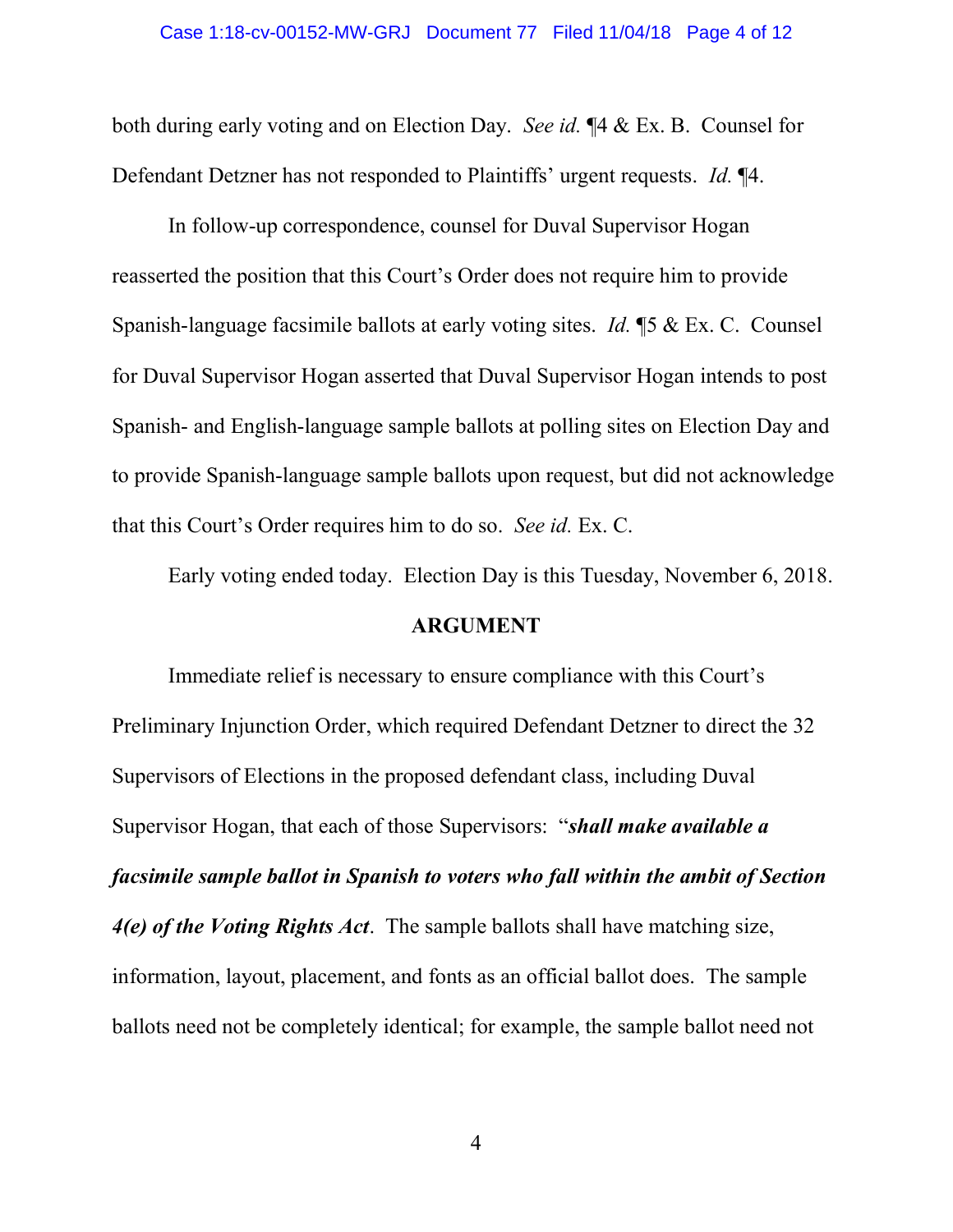#### Case 1:18-cv-00152-MW-GRJ Document 77 Filed 11/04/18 Page 5 of 12

contain bar codes or other markings that official ballots may have or be printed on the same stock, etc." ECF 59 at 26 (emphasis added).

In addition to this clear express requirement to make available Spanishlanguage facsimile ballots to all voters protected by Section 4(e), the Order directed the Supervisors to also "publish the same facsimile sample ballot on their website with Spanish-language directions. To the extent English-language sample ballots are mailed, published, or advertised, such sample ballots must also include the sample Spanish-language ballot. The Supervisor of Election shall also provide signage in Spanish at polling places making voters aware of such sample ballots." Id. (emphasis added).

 Duval Supervisor Hogan has expressly refused to comply with this Court's order by refusing to make available any Spanish-language facsimile ballots at early voting sites. See Romero-Craft Decl. ¶¶2-3 & Ex. A. Duval Supervisor Hogan's counsel asserts that this Court's order does not require that Spanish-language facsimile ballots be made available at polling sites. *Id.* Exs. A  $\& C$ . But the plain language of this Court's order requiring Duval Supervisor Hogan (and the 31 other Supervisors in the proposed defendant class) to "*make available a facsimile* sample ballot in Spanish to voters," ECF 59 at 26 (emphasis added), clearly requires that the facsimile ballots be made available at all polling sites – that is where individuals become "voters" by casting a vote. Moreover, the Court's order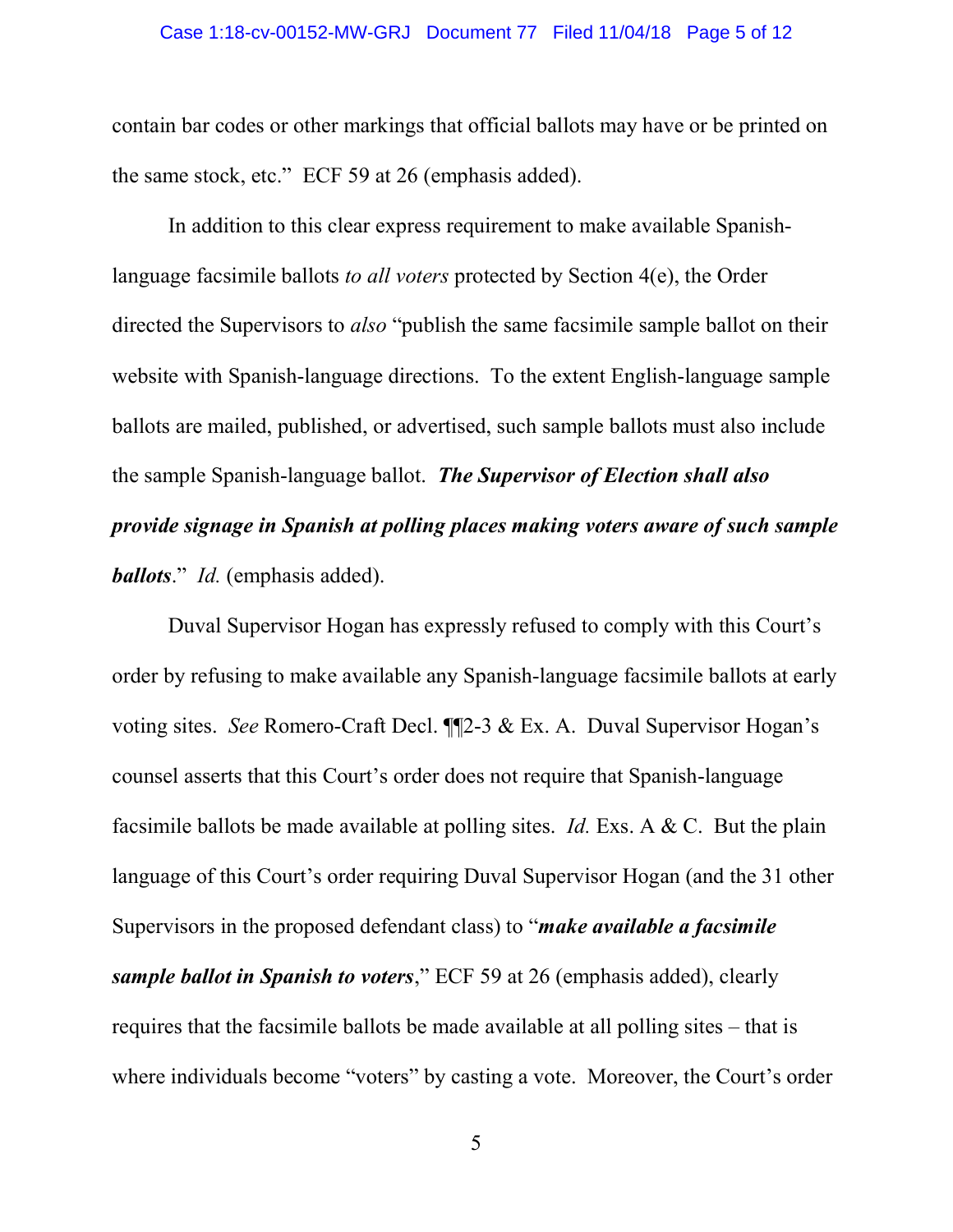#### Case 1:18-cv-00152-MW-GRJ Document 77 Filed 11/04/18 Page 6 of 12

that Duval Supervisor Hogan (and the other Supervisors) must "also provide signage in Spanish at polling places making voters aware of such sample ballots," id. (emphasis added), would make no sense if the Spanish-language facsimile ballots were not available at the polling sites for voters to review and use after being made aware of their existence by these signs.

Duval Supervisor Hogan has asserted that he intends to provide Spanishlanguage facsimile ballots at polling sites on Election Day, but he has not acknowledged that this Court's Preliminary Injunction Order requires him to do so, and his understanding of his obligation to post Spanish-language sample ballots at polling sites appears to hinge on whether he chooses to post English-language sample ballots. See Romero-Craft Dec. Ex C. But the Order requires Spanishlanguage facsimile ballots at all polling locations regardless of whether those polling locations have an English facsimile ballot. See ECF 59 at 26. After all, the regular ballot is in English, and limited-English proficient voters need to refer to the Spanish-language facsimile ballot to be able to vote on the English ballot. Duval Supervisor Hogan's failure to acknowledge the requirements of this Court's Order and his failure to make available the required Spanish-language facsimile ballots during early voting casts serious doubt on his assurances about Election Day.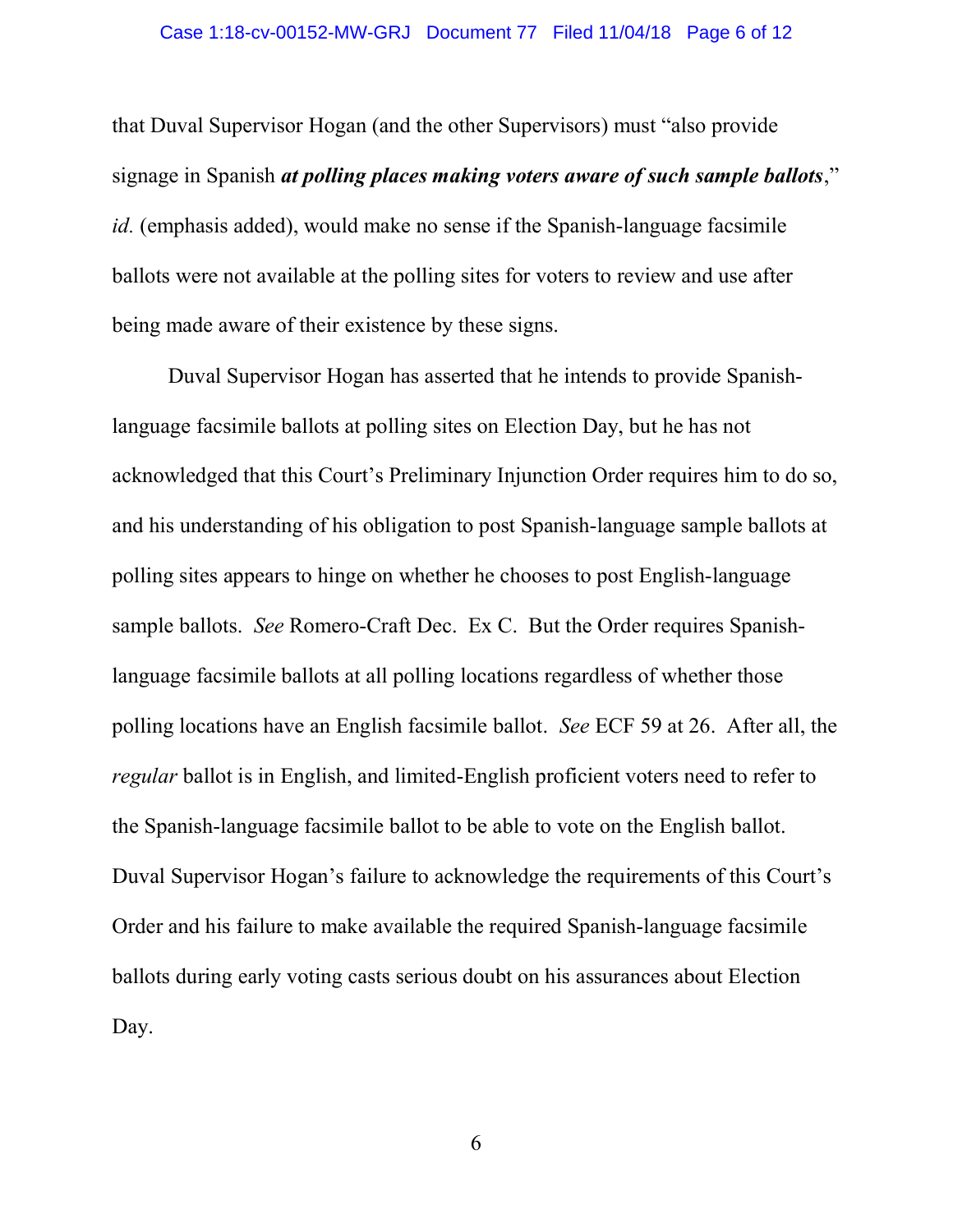Plaintiffs promptly contacted counsel for Defendant Secretary Detzner after learning of Duval Supervisor Hogan's refusal to comply with this Court's Order, see Romero-Craft Dec. ¶4 & Ex. B, but Defendant Secretary Detzner has not immediately remedied this failure to comply with this Court's Order in Duval County, and further delay is not an option, given that Election Day is slightly more than 24 hours away. An order requiring Defendant Detzner to ensure compliance with the preliminary injunction by ensuring that Spanish-language facsimile ballots are made available at all polling sites in Duval County (and the 31 other counties at issue), including on Election Day, is thus appropriate.

 In addition to ordering further injunctive relief against Defendant Detzner, this Court can and should directly enjoin Duval Supervisor Hogan to comply with this Court's Preliminary Injunction Order, on two independently sufficient grounds.

First, Duval Supervisor Hogan is bound by this Court's preliminary injunction under Federal Rule of Civil Procedure 65, because he is a member of the proposed defendant class; he has acknowledged that he has actual notice of this Court's Preliminary Injunction Order, see Romero-Craft Dec. Ex. A; see also ECF 61 (Secretary Detzner informed all 32 Supervisors, including Duval Supervisor Hogan, of this Court's Preliminary Injunction Order, including by providing a complete copy of the Order to the Supervisors); and with respect to the provision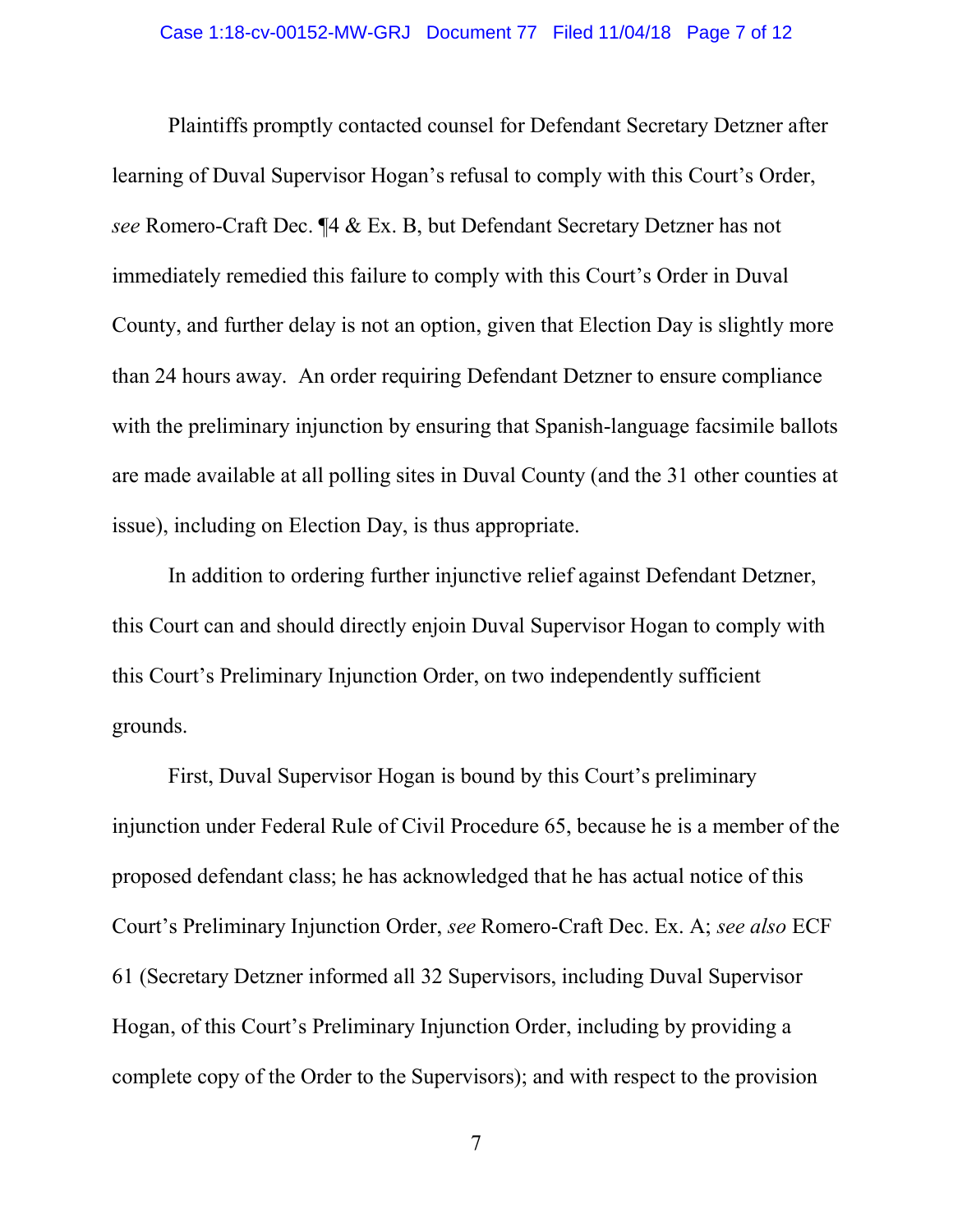#### Case 1:18-cv-00152-MW-GRJ Document 77 Filed 11/04/18 Page 8 of 12

of Spanish-language facsimile ballots required by this Court's Order, Duval Supervisor Hogan is acting "in active concert or participation with" Defendant Secretary Detzner. Fed. R. Civ. P. 65(d)(2)(C).

"Rule 65(d) is derived from the common-law doctrine that a decree of injunction not only binds the parties defendant but also those identified with them in interest, in 'privity' with them, represented by them or *subject to their control*." Golden State Bottling Co. v. N.L.R.B., 414 U.S. 168, 179 (1973) (emphasis added; internal quotation marks omitted). As this Court held in the Preliminary Injunction Order itself, Duval Supervisor Hogan is subject to Defendant Detzner's control, in that Defendant Detzner has the authority to direct the Supervisor to comply with the Voting Rights Act in general and with this Court's Order in particular. See ECF 59 at 6-9; see also id. at 10 ("Defendant Detzner has ample authority to enforce election laws across the state."); id. at 26 (ordering Secretary Detzner to direct the Supervisors to comply with preliminary injunction). Duval Supervisor Hogan thus is among the invidivuals bound by this Court's Preliminary Injunction Order under Rule 65(d).

 Second, even if Duval Supervisor Hogan were not already directly bound under Rule 65(d), an order directly against him in these circumstances would be appropriate under the All Writs Act, which allows federal courts to "issue all writs necessary or appropriate in aid of their respective jurisdictions and agreeable to the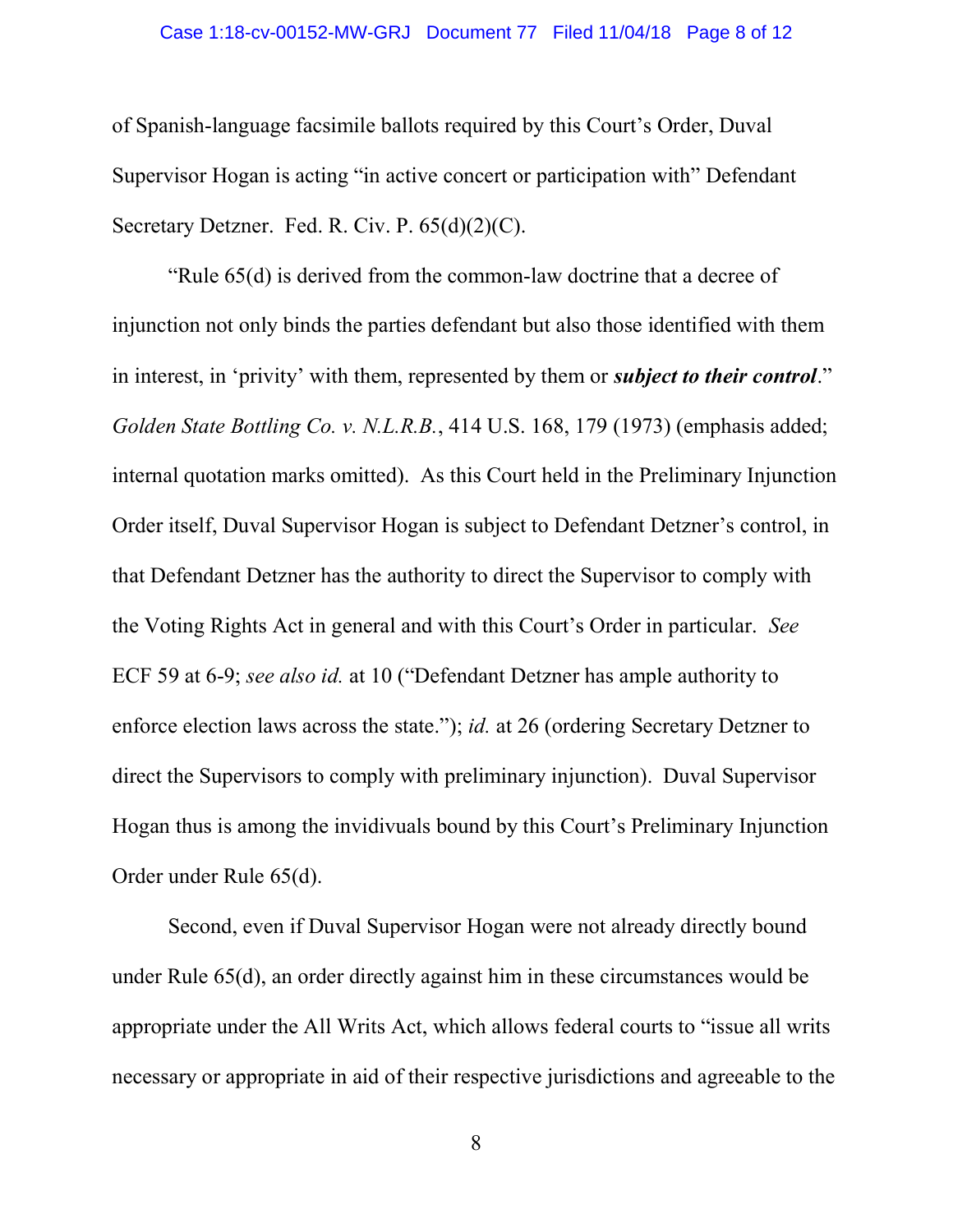usages and principles of law." 28 U.S.C. §1651(a). This Court can "issue such commands under the All Writs Act as may be necessary or appropriate to effectuate and prevent the frustration of orders it has previously issued." U.S. v. New York Tel. Co., 434 U.S. 159, 172 (1977). This includes issuing orders to nonparties who "are in a position to frustrate the implementation of a court order." Id. at 174; see Grand Traverse Band of Ottawa and Chippewa Indians v. Dir., Mich. Dept. of Nat. Resources, 141 F.3d 635, 641-42 (6th Cir. 1998) ("[I]t is well settled that third parties who interfere with a court order may be enjoined from doing so."). This Court's Preliminary Injunction Order was intended to ensure that the county Supervisors of Elections make available to voters protected by Section 4(e) of the Voting Rights Act Spanish-language facsimile ballots during voting – including during early voting and on Election Day. Because Duval Supervisor Hogan's refusal to make those Spanish-language facsimile ballots available at early polling sites interferes with and frustrates this Court's order, this Court may enjoin Duval Supervisor Hogan directly under the All Writs Act to prevent further interference.

### **CONCLUSION**

 For all these reasons, Plaintiffs request an immediate order: (1) requiring Defendant Detzner to immediately comply with this Court's Preliminary Injunction Order by requiring Duval Supervisor Hogan to make available Spanish-language

9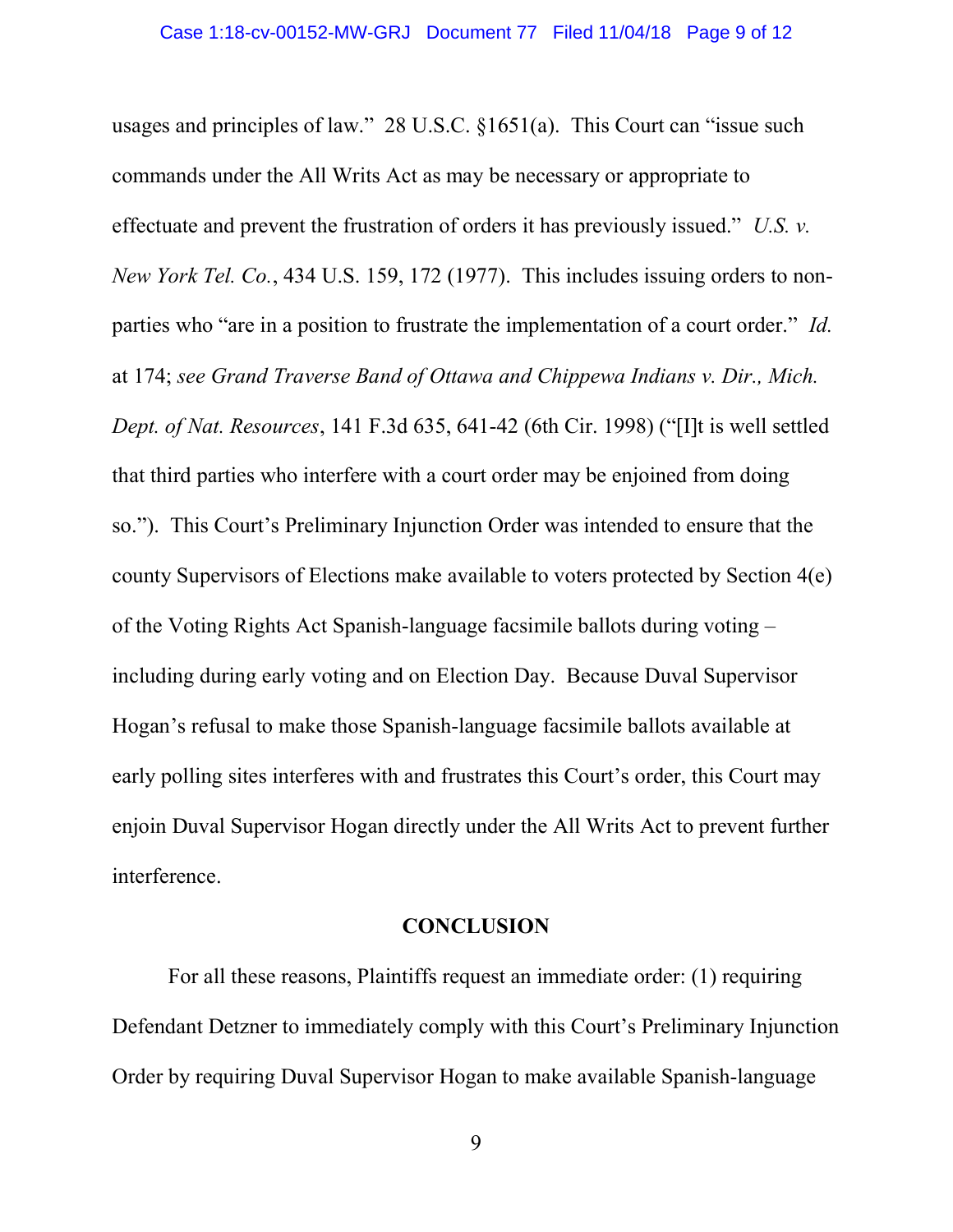facsimile ballots at all polling sites, including on Election Day; (2) requiring Defendant Detzner to instruct all 32 Supervisors of Elections in the proposed defendant class that this Court's Preliminary Injunction Order requires that each Supervisor make available Spanish-language facsimile ballots at all polling sites, including on Election Day; and (3) directly ordering Duval Supervisor Hogan under Rule 65(d) and the All Writs Act to comply with, and cease interfering with, this Court's Preliminary Injunction Order, by immediately making available Spanish-language facsimile ballots at all polling sites, including on Election Day.

Dated: November 4, 2018 Respectfully submitted,

 By: /s/ Matthew J. Murray Matthew J. Murray

KIRA ROMERO-CRAFT (FL SBN 49927) LatinoJustice PRLDEF 523 West Colonial Drive Orlando, FL 32804 (321) 418-6354 kromero@latinojustice.org

ESPERANZA SEGARRA (FL SBN 527211) JACKSON CHIN (pro hac vice forthcoming) LatinoJustice PRLDEF 99 Hudson Street, 14th Floor New York, NY 10013 (212) 219-3360 esegarra@latinojustice.org jchin@latinojustice.org

STEPHEN P. BERZON (pro hac vice) STACEY M. LEYTON (pro hac vice) MATTHEW J. MURRAY (pro hac vice) CORINNE F. JOHNSON (pro hac vice) MEGAN C. WACHSPRESS (pro hac vice) Altshuler Berzon LLP 177 Post Street, Suite 300 San Francisco, CA 94108 (415) 421-7151 sberzon@altber.com sleyton@altber.com mmurray@altber.com cjohnson@altber.com mwachspress@altber.com

Attorneys for Plaintiffs

KATHERINE ROBERSON-YOUNG (FL SBN 38169)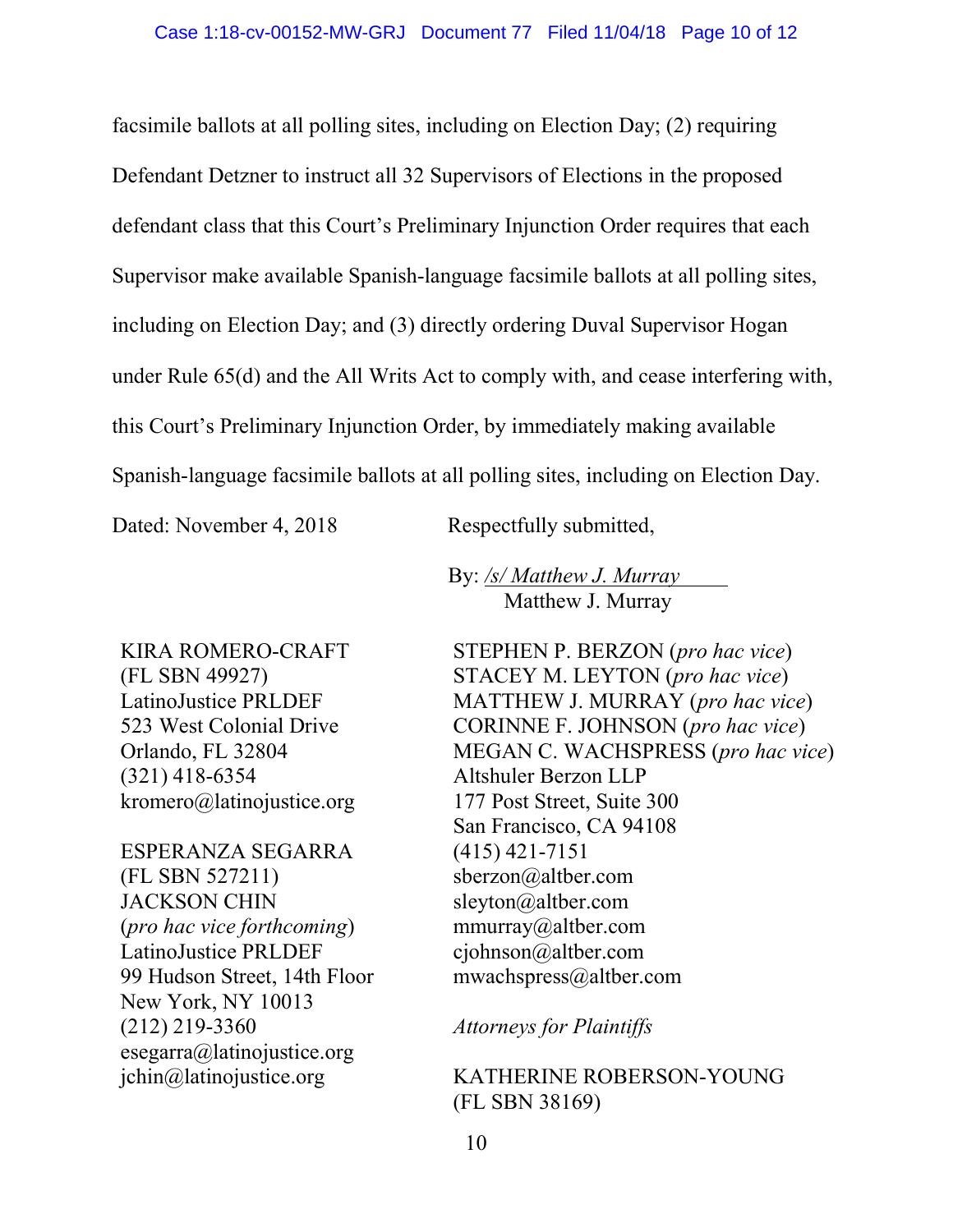Attorneys for Plaintiffs

CHIRAAG BAINS\* (pro hac vice) Demos 740 6th Street NW, 2nd Floor Washington, DC 20001 cbains@demos.org

\* Not admitted in the District of Columbia; practice limited pursuant to D.C. App. R.  $49(c)(3)$ .

STUART NAIFEH (pro hac vice) Demos 80 Broad St, 4th Floor New York, NY 10004 (212) 485-6055 snaifeh@demos.org

Attorneys for Plaintiffs

Service Employees International Union 11687 NE 18th Dr. North Miami, FL 33181-3278 (954) 804-2710 katherine.roberson-young@seiu.org

NICOLE G. BERNER (pro hac vice) Service Employees International Union 1800 Massachusetts Ave, NW Washington, D.C. 20036 (202) 730-7383 nicole.berner@seiu.org

Attorneys for Plaintiffs Mi Familia Vota Education Fund and Vamos4PR